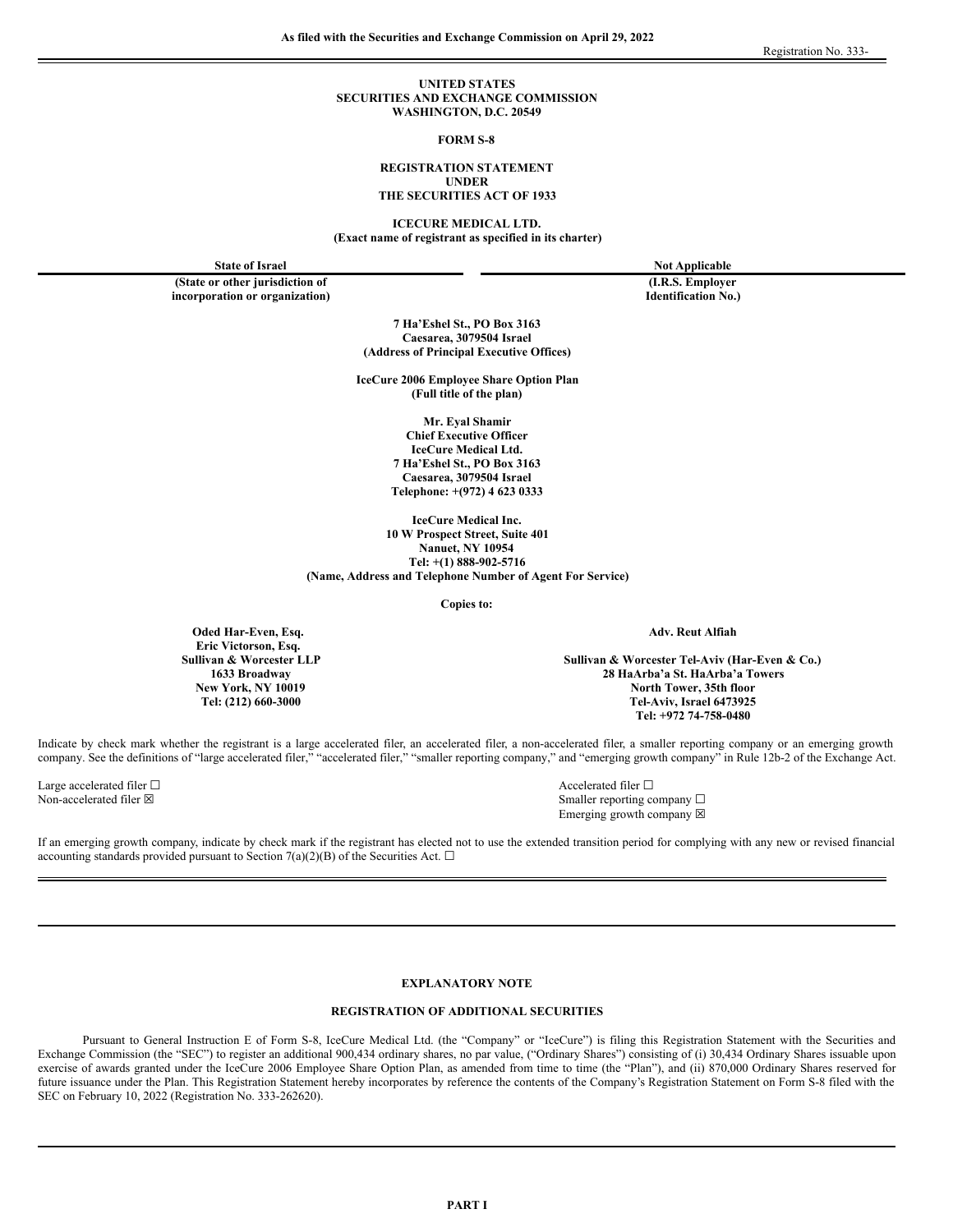## **INFORMATION REQUIRED IN THE SECTION 10(a) PROSPECTUS**

The documents containing the information required in Part I of this registration statement have been or will be sent or given to participating employees of the Plan as specified in Rule 428(b)(1) under the Securities Act of 1933, as amended, or the Securities Act, in accordance with the rules and regulations of the United States Securities and Exchange Commission, or the Commission. Such documents are not being filed with the Commission either as part of this registration statement or as prospectuses or prospectus supplements pursuant to Rule 424 of the Securities Act. These documents and the documents incorporated by reference into this registration statement pursuant to Item 3 of Part II of this registration statement, taken together, constitute a prospectus that meets the requirements of Section 10(a) of the Securities Act.

1

## **PART II**

## **INFORMATION REQUIRED IN THE REGISTRATION STATEMENT**

In this registration statement, IceCure Medical Ltd. is sometimes referred to as "Registrant," "the "Company," "we," "us" or "our."

#### **Item 3. Incorporation of Documents by Reference.**

The following documents, which have been filed by the Company with the Commission are incorporated by reference in and made a part of this registration statement, as of their respective dates:

- (a) The registrant's annual report for the fiscal year ended December 31, 2021 on [Form](http://www.sec.gov/ix?doc=/Archives/edgar/data/1584371/000121390022017147/f20f2021_icecuremedical.htm) 20-F, filed with the Commission on April 1, 2022;
- (b) The registrant's Reports on Form 6-K filed with the Commission on [January](http://www.sec.gov/Archives/edgar/data/1584371/000121390022003993/ea154568-6k_icecure.htm) 27, 2022, and [March](http://www.sec.gov/Archives/edgar/data/1584371/000121390022010843/ea156533-6k_icecuremed.htm) 7, 2022; and
- (c) The description of the registrant's ordinary shares contained in the Registrant's registration statement on  $Form 8-A$  $Form 8-A$  $Form 8-A$  (File No. 001-40753), filed by the registrant</u> with the Commission under Section 12(b) of the Securities and Exchange Act, as amended, (the "Exchange Act") on August 23, 2021, including any amendments or reports filed for the purpose of updating such description.

In addition to the foregoing, all documents subsequently filed by us with the Commission pursuant to Sections 13(a), 13(c), 14 and 15(d) of the Exchange Act prior to the filing of a post-effective amendment which indicates that all securities offered have been sold or which deregisters all securities then remaining unsold, shall be deemed to be incorporated by reference in this registration statement and to be part hereof from the date of filing of such documents.

Any statement contained in a document incorporated or deemed to be incorporated by reference herein shall be deemed to be modified or superseded for purposes of this registration statement to the extent that a statement herein, or in any subsequently filed document which also is or is deemed to be incorporated by reference, modifies or supersedes such statement. Any statement so modified or superseded shall not be deemed, except as so modified or superseded, to constitute a part of this registration statement.

#### II-1

## **Item 8. Exhibits.**

| 3.1                   | Articles of Association of the registrant (incorporated herein by reference to Exhibit 1.1 to our Registration Statement on Form F-1 (File No. 333-258660) filed<br>with the SEC on August 9, 2021). |
|-----------------------|------------------------------------------------------------------------------------------------------------------------------------------------------------------------------------------------------|
| $5.1*$                | Opinion of Sullivan & Worcester Tel Aviv (Har-Even & Co.).                                                                                                                                           |
| $23.1*$               | Consent of Brightman Almagor Zohar & Co., A Firm in the Deloitte Global Network, Independent Registered Public Accounting Firm.                                                                      |
| $23.2*$               | Consent of Sullivan & Worcester Tel Aviv (Har-Even & Co.) (contained in Exhibit 5.1).                                                                                                                |
| $24.1*$               | Power of Attorney (included on signature page).                                                                                                                                                      |
| 99.1                  | The registrant's 2006 Employee Share Option Plan (filed as Exhibit 10.2 to Form F-1 (File No. 333-258660) filed on August 10, 2021, and incorporated herein<br>by reference.                         |
| $107*$                | Filing Fee Table                                                                                                                                                                                     |
| $*$<br>filed herewith |                                                                                                                                                                                                      |

### II-2

#### <span id="page-1-0"></span>**SIGNATURES**

Pursuant to the requirements of the Securities Act of 1933, the registrant certifies that it has reasonable grounds to believe that it meets all of the requirements for filing on Form S-8 and has duly caused this registration statement on Form S-8 to be signed on its behalf by the undersigned, thereunto duly authorized, in Caesarea, Israel, on the 29th day of April, 2022.

### **ICECURE MEDICAL LTD.**

By: /s/ Eyal Shamir Name: Eyal Shamir Title: Chief Executive Officer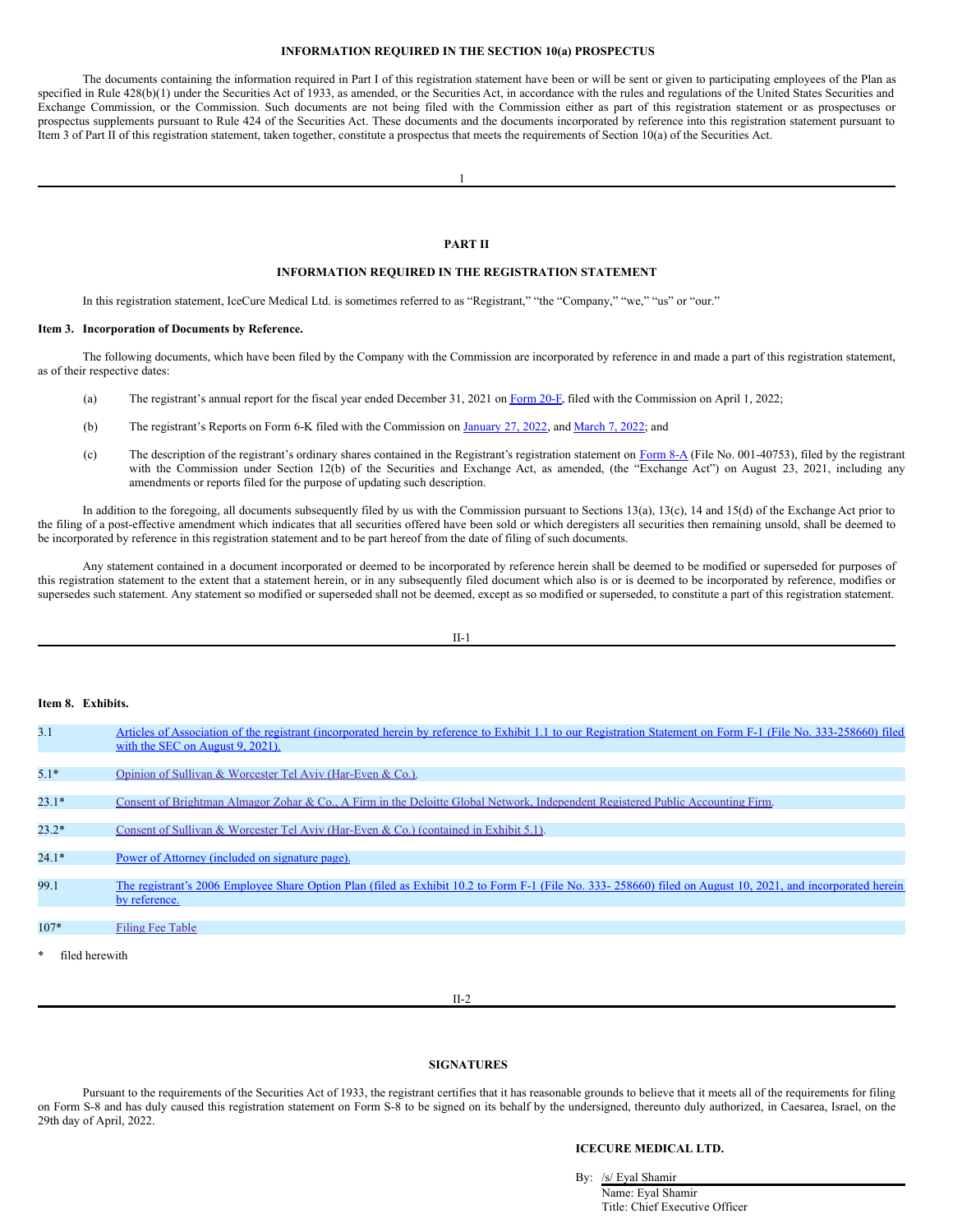## **POWER OF ATTORNEY AND SIGNATURES**

We, the undersigned officers and directors of IceCure Medical Ltd., hereby severally constitute and appoint Eyal Shamir and Ronen Tsimerman, and each of them individually, our true and lawful attorney to sign for us and in our names in the capacities indicated below any and all amendments or supplements, including any post-effective amendments, to this registration statement on Form S-8 and to file the same, with exhibits thereto and other documents in connection therewith, with the Securities and Exchange Commission, granting unto said attorney full power and authority to do and perform each and every act and thing requisite or necessary to be done in and about the premises, as fully to all intents and purposes as he might or could do in person, hereby ratifying and confirming our signatures to said amendments to this registration statement signed by our said attorney and all else that said attorney may lawfully do and cause to be done by virtue hereof.

Pursuant to the requirements of the Securities Act, this registration statement on Form S-8 has been signed below by the following persons in the capacities and on the dates indicated.

| Person                                 | Capacity                                                                                         | Date           |
|----------------------------------------|--------------------------------------------------------------------------------------------------|----------------|
| /s/ Eyal Shamir<br>Eyal Shamir         | Chief Executive Officer, Director<br>(Principal Executive Officer)                               | April 29, 2022 |
| /s/ Ronen Tsimerman<br>Ronen Tsimerman | Chief Financial Officer, Chief Operation Officer<br>(Principal Financial and Accounting Officer) | April 29, 2022 |
| /s/ Ron Mayron<br>Ron Mayron           | Chairman of the Board of Directors                                                               | April 29, 2022 |
| /s/ Doron Birger<br>Doron Birger       | Director                                                                                         | April 29, 2022 |
| Yang Huang                             | Director                                                                                         | April 29, 2022 |
| /s/ Oded Tamir<br>Oded Tamir           | Director                                                                                         | April 29, 2022 |
| /s/ Sharon Levita<br>Sharon Levita     | Director                                                                                         | April 29, 2022 |
|                                        |                                                                                                  |                |

II-3

## **SIGNATURE OF AUTHORIZED REPRESENTATIVE IN THE UNITED STATES**

Pursuant to the Securities Act of 1933, as amended, the undersigned, IceCure Medical Inc., the duly authorized representative in the United States of IceCure Medical Ltd., has signed this registration statement on April 29, 2022.

> /s/ IceCure Medical Inc. IceCure Medical Inc.

II-4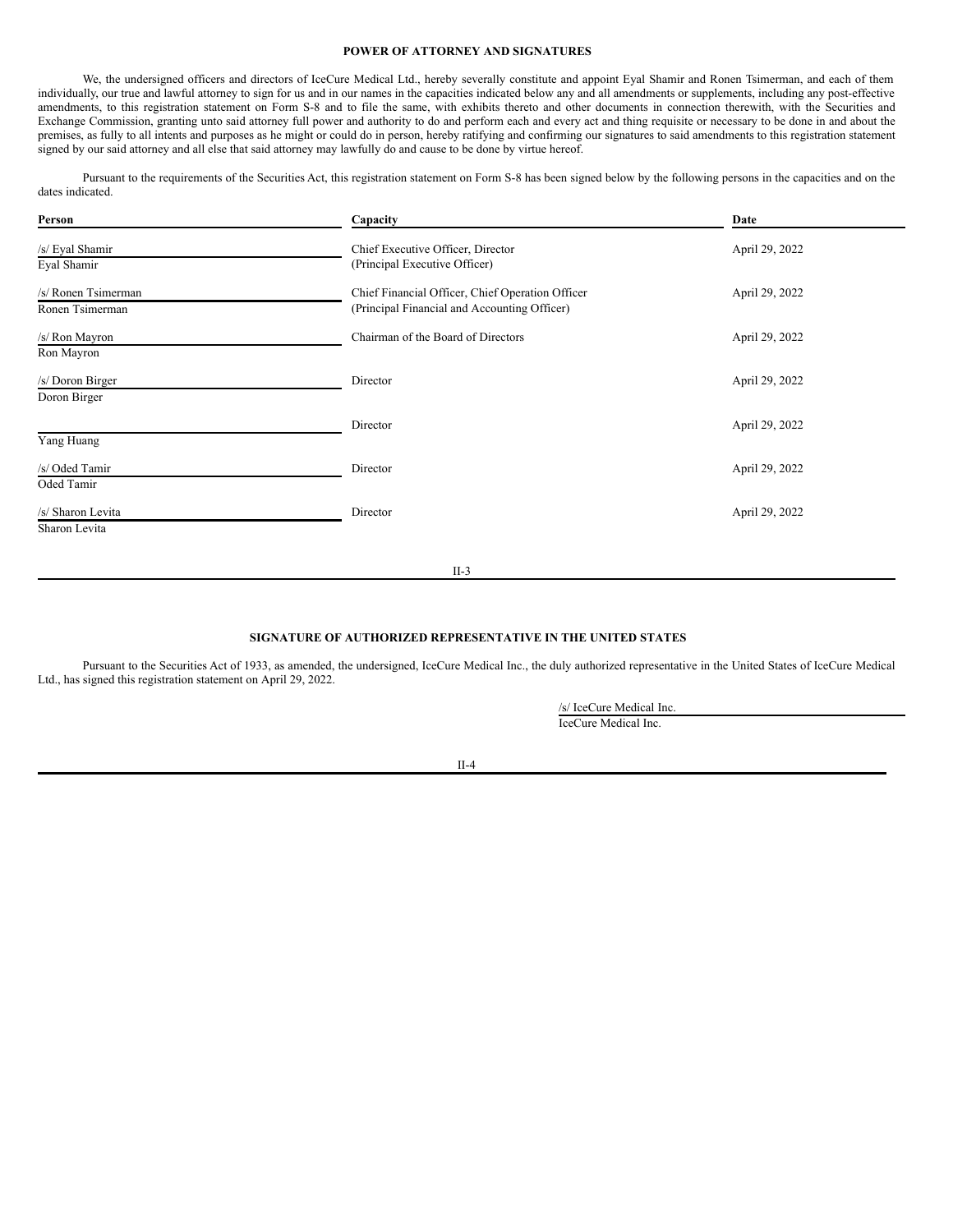<span id="page-3-0"></span>

April 29, 2022

To: IceCure Medical Ltd. 7 Ha'Eshel St., PO Box 3163 Caesarea, 3079504 Israel

### Re: **Registration Statement on Form S-8**

Ladies and Gentlemen:

**Sullivan & Worcester Tel Aviv** 28 HaArba'a St. HaArba'a Towers North Tower, 35th Floor Tel-Aviv, Israel

+972-747580480 sullivanlaw.com

**Exhibit 5.1**

We have acted as Israeli counsel for IceCure Medical Ltd., an Israeli Company (the "Company") in connection with the Registration Statement on Form S-8 (the "**Registration Statement**") filed by the Company on the date hereof with the U.S. Securities and Exchange Commission (the "**SEC**") under the Securities Act of 1933, as amended (the "**Securities Act**"). The Registration Statement relates to the registration of 900,434 of the Company's ordinary shares, no nominal value (the "**Shares**"), issuable under the IceCure Medical Ltd. Employee Stock Option Plan (2006) (the "**Plan**").

In connection herewith, we have examined the originals, or photocopies or copies, certified or otherwise identified to our satisfaction, of: (i) the Registration Statement to which this opinion is attached as an exhibit; (ii) a copy of the articles of association of the Company, as currently in effect; (iii) resolutions of the board of directors which relate to the Registration Statement and the Plan; and (iv) such other corporate records, agreements, documents and other instruments, and such certificates or comparable documents of public officials and of officers and representatives of the Company as we have deemed relevant and necessary as a basis for the opinions hereafter set forth. We have also made inquiries of such officers and representatives as we have deemed relevant and necessary as a basis for the opinions hereafter set forth.

In such examination, we have assumed the genuineness of all signatures, the legal capacity of all natural persons, the authenticity of all documents submitted to us as originals, the conformity to original documents of all documents submitted to us as certified, confirmed as photostatic copies and the authenticity of the originals of such latter documents. As to all questions of fact material to these opinions that have not been independently established, we have relied upon certificates or comparable documents of officers and representatives of the Company. In addition, we have assumed that the Shares and any equity awards that provide for the acquisition thereof will be granted in accordance with the Plan and the Company's articles of association.

We are members of the Israel Bar and we express no opinion as to any matter relating to the laws of any jurisdiction other than the laws of the State of Israel and have not, for the purpose of giving this opinion, made any investigation of the laws of any other jurisdiction than the State of Israel.

Based upon and subject to the foregoing, we are of the opinion that the Shares issuable under the Plan have been duly authorized and, when issued and paid for in accordance with the terms of the Plan and applicable option grant, will be validly issued, fully paid and non-assessable.

We consent to the filing of this opinion as an exhibit to the Registration Statement. In giving this consent, we do not thereby admit that we are within the category of persons whose consent is required under Section 7 of the Securities Act, the rules and regulations of the SEC promulgated thereunder or Item 509 of the SEC's Regulation S-K under the Securities Act.



**Sullivan & Worcester Tel Aviv** 28 HaArba'a St. HaArba'a Towers North Tower, 35th Floor Tel-Aviv, Israel

+972-747580480 sullivanlaw.com

We hereby consent to the filing of this opinion as an exhibit to the Registration Statement and to the reference to our firm wherever appearing in the Registration Statement in connection with Israeli law. In giving such consent, we do not thereby admit that we come within the category of persons whose consent is required under Section 7 of the Act or the rules and regulations of the Commission promulgated thereunder.

Very truly yours,

/s/ Sullivan & Worcester Tel Aviv (Har-Even & Co.) SULLIVAN & WORCESTER TEL AVIV (Har-Even & Co.)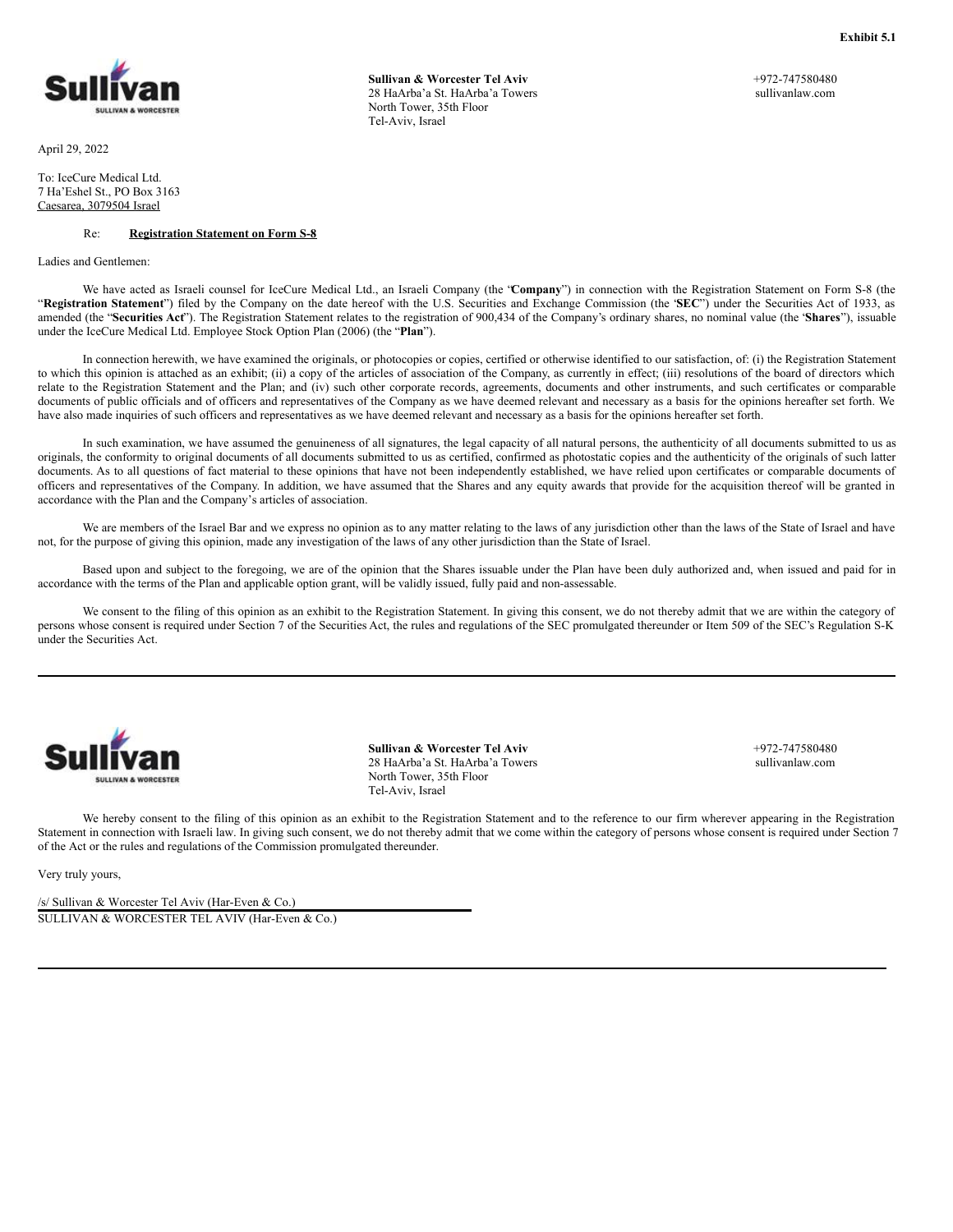## **Consent of Independent Registered Public Accounting Firm**

<span id="page-4-0"></span>We consent to the incorporation by reference in the Registration Statement on Form S-8 of IceCure Medical Ltd. (the "Company") of our report dated April 1, 2022, relating to the consolidated financial statements of the Company appearing in the Company's Annual Report on Form 20-F for the year ended December 31, 2021.

/s/ Brightman Almagor Zohar & Co.

Brightman Almagor Zohar & Co., Certified Public Accountants A firm in the Deloitte Global Network

Tel Aviv, Israel April 29, 2022